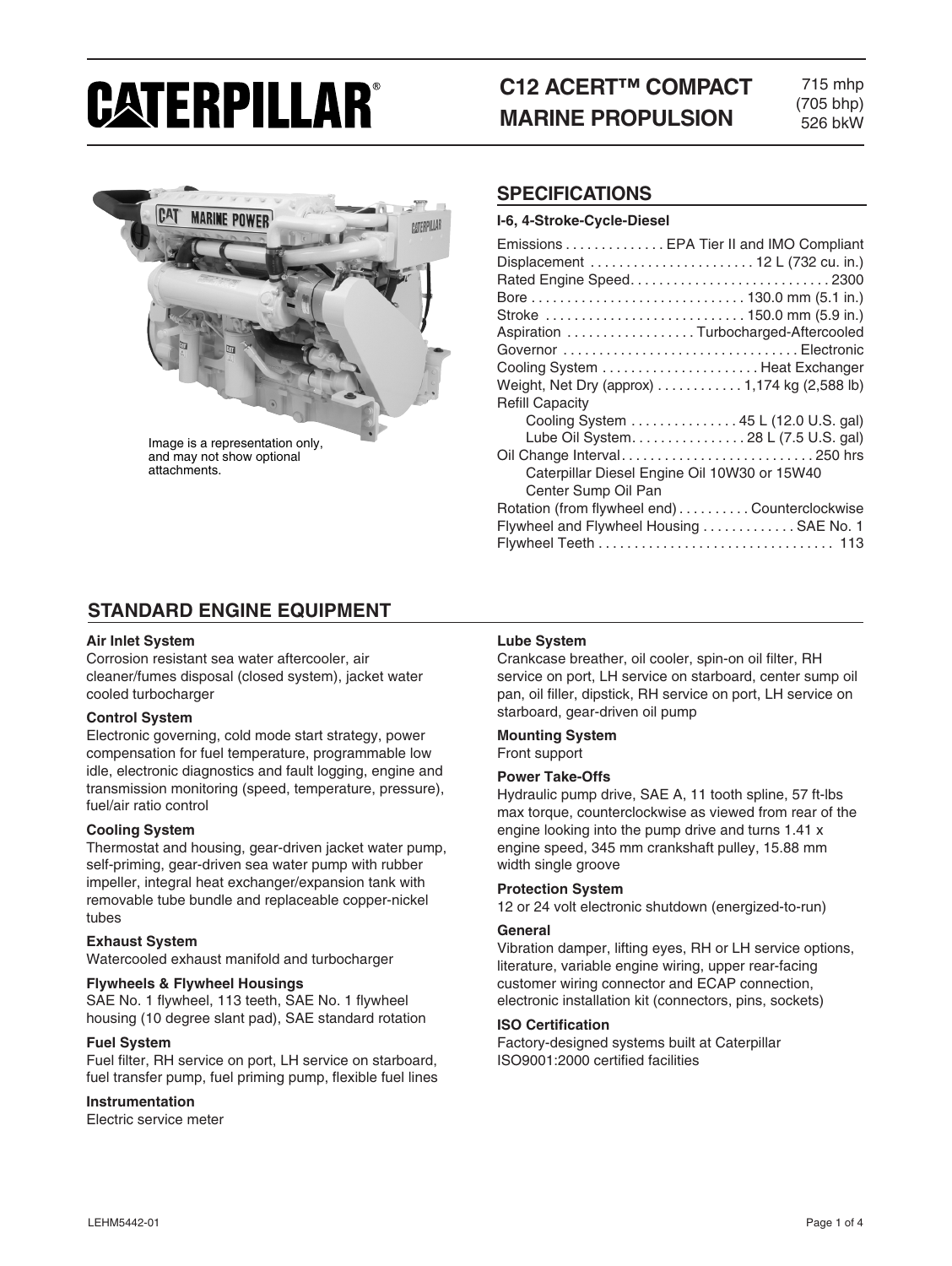## **C12 ACERT™ COMPACT MARINE PROPULSION CATERPILLAR®**

## **715 mhp (705 bhp) 526 bkW**

**526 kW (705 hp) @ 2300 rpm** EPA Tier II and IMO Compliant

## **MARINE ENGINE PERFORMANCE EXAMPLE 2008 Preliminary**

## **C12 DITA ACERT COMPACT E Rating (High Performance) — DM7676-00**





| Engine<br>Speed<br>rpm                                                              | Engine<br>Power<br>bkW                                                                      | Engine<br>Torque<br>N•m                                                         | <b>BSFC</b><br>g/bkW-hr                                                                         | Fuel<br>Rate<br>L/hr                                                                   |                                 | Engine<br>Speed<br>rpm                                                              | Engine<br>Power<br>bhp                                                                        | Engine<br>Torque<br>Ib ft                                                     | <b>BSFC</b><br>lb/bhp-hr                                                             | Fuel<br>Rate<br>gph                                                             |
|-------------------------------------------------------------------------------------|---------------------------------------------------------------------------------------------|---------------------------------------------------------------------------------|-------------------------------------------------------------------------------------------------|----------------------------------------------------------------------------------------|---------------------------------|-------------------------------------------------------------------------------------|-----------------------------------------------------------------------------------------------|-------------------------------------------------------------------------------|--------------------------------------------------------------------------------------|---------------------------------------------------------------------------------|
| 2300<br>2200<br>2100<br>2000<br>1900<br>1700<br>1500<br>1300                        | 526.0<br>525.0<br>523.1<br>522.0<br>522.0<br>521.1<br>461.5<br>263.8                        | 2184<br>2279<br>2378<br>2493<br>2624<br>2927<br>2938<br>1938<br>1683            | 220.2<br>224.9<br>224.5<br>222.3<br>220.4<br>220.8<br>222.7<br>223.9                            | 138.1<br>140.7<br>140.0<br>138.3<br>137.1<br>137.1<br>122.5<br>70.4                    | <b>Maximum</b><br>Power<br>Data | 2300<br>2200<br>2100<br>2000<br>1900<br>1700<br>1500<br>1300<br>1200                | 705.4<br>704.0<br>701.5<br>700.0<br>700.0<br>698.8<br>618.9<br>353.8                          | 1611<br>1681<br>1754<br>1839<br>1935<br>2159<br>2167<br>1429                  | .362<br>.370<br>.369<br>.365<br>.362<br>.363<br>.366<br>.368                         | 36.5<br>37.2<br>37.0<br>36.5<br>36.2<br>36.2<br>32.4<br>18.6                    |
| 1200<br>1000<br>900                                                                 | 211.4<br>128.3<br>105.5                                                                     | 1225<br>1120                                                                    | 222.2<br>223.3<br>240.5                                                                         | 56.0<br>34.1<br>30.3                                                                   |                                 | 1000<br>900                                                                         | 283.5<br>172.1<br>141.5                                                                       | 1241<br>903<br>826                                                            | .365<br>.367<br>.395                                                                 | 14.8<br>9.0<br>8.0                                                              |
| 2300<br>2200<br>2100<br>1900<br>1800<br>1600<br>1500<br>1300<br>1200<br>1000<br>900 | 526.0<br>460.3<br>400.4<br>296.5<br>252.1<br>177.1<br>145.9<br>95.0<br>74.7<br>43.2<br>31.5 | 2184<br>1998<br>1821<br>1490<br>1338<br>1057<br>929<br>698<br>594<br>413<br>334 | 220.2<br>210.9<br>204.0<br>200.0<br>202.0<br>207.7<br>210.4<br>213.0<br>214.2<br>232.9<br>266.8 | 138.1<br>115.7<br>97.4<br>70.7<br>60.7<br>43.8<br>36.6<br>24.1<br>19.1<br>12.0<br>10.0 | Prop<br><b>Demand</b><br>Data   | 2300<br>2200<br>2100<br>1900<br>1800<br>1600<br>1500<br>1300<br>1200<br>1000<br>900 | 705.4<br>617.3<br>536.9<br>397.6<br>338.1<br>237.5<br>195.7<br>127.4<br>100.2<br>57.9<br>42.2 | 1611<br>1474<br>1343<br>1099<br>987<br>780<br>685<br>515<br>438<br>305<br>246 | .362<br>.347<br>.335<br>.329<br>.332<br>.341<br>.346<br>.350<br>.352<br>.383<br>.439 | 36.5<br>30.6<br>25.7<br>18.7<br>16.0<br>11.6<br>9.7<br>6.4<br>5.0<br>3.2<br>2.6 |

Power produced at the flywheel will be within standard tolerances up to 50°C (122°F) combustion air temperature measured at the air cleaner inlet, and fuel temperature up to 52°C (125°F) measured at the fuel filter base. Power rated in accordance with NMMA procedure as crankshaft power. Reduce crankshaft power by 3% for propeller shaft power.

#### **Preliminary Performance Data Preliminary Performance Data**

|               | Engine<br>Speed<br>rpm | Engine<br>Power<br>bkW | Engine<br>Torque<br>N•m | <b>BSFC</b><br>g/bkW-hr | Fuel<br>Rate<br>L/hr |
|---------------|------------------------|------------------------|-------------------------|-------------------------|----------------------|
| Maximum       |                        |                        |                         |                         |                      |
| Power         | 2300                   | 526.0                  | 2184                    | 220.2                   | 138.1                |
| Data          | 2200                   | 525.0                  | 2279                    | 224.9                   | 140.7                |
|               | 2100                   | 523.1                  | 2378                    | 224.5                   | 140.0                |
|               | 2000                   | 522.0                  | 2493                    | 222.3                   | 138.3                |
|               | 1900                   | 522.0                  | 2624                    | 220.4                   | 137.1                |
|               | 1700                   | 521.1                  | 2927                    | 220.8                   | 137.1                |
|               | 1500                   | 461.5                  | 2938                    | 222.7                   | 122.5                |
|               | 1300                   | 263.8                  | 1938                    | 223.9                   | 70.4                 |
|               | 1200                   | 211.4                  | 1683                    | 222.2                   | 56.0                 |
|               | 1000                   | 128.3                  | 1225                    | 223.3                   | 34.1                 |
|               | 900                    | 105.5                  | 1120                    | 240.5                   | 30.3                 |
| Prop          |                        |                        |                         |                         |                      |
| <b>Demand</b> | 2300                   | 526.0                  | 2184                    | 220.2                   | 138.1                |
| Data          | 2200                   | 460.3                  | 1998                    | 210.9                   | 115.7                |
|               | 2100                   | 400.4                  | 1821                    | 204.0                   | 97.4                 |
|               | 1900                   | 296.5                  | 1490                    | 200.0                   | 70.7                 |
|               | 1800                   | 252.1                  | 1338                    | 202.0                   | 60.7                 |
|               | 1600                   | 177.1                  | 1057                    | 207.7                   | 43.8                 |
|               | 1500                   | 145.9                  | 929                     | 210.4                   | 36.6                 |
|               | 1300                   | 95.0                   | 698                     | 213.0                   | 24.1                 |
|               | 1200                   | 74.7                   | 594                     | 214.2                   | 19.1                 |
|               | 1000                   | 43.2                   | 413                     | 232.9                   | 12.0                 |
|               | 900                    | 31.5                   | 334                     | 266.8                   | 10.0                 |

Cubic prop demand curve with 3.0 exponent for displacement hulls only.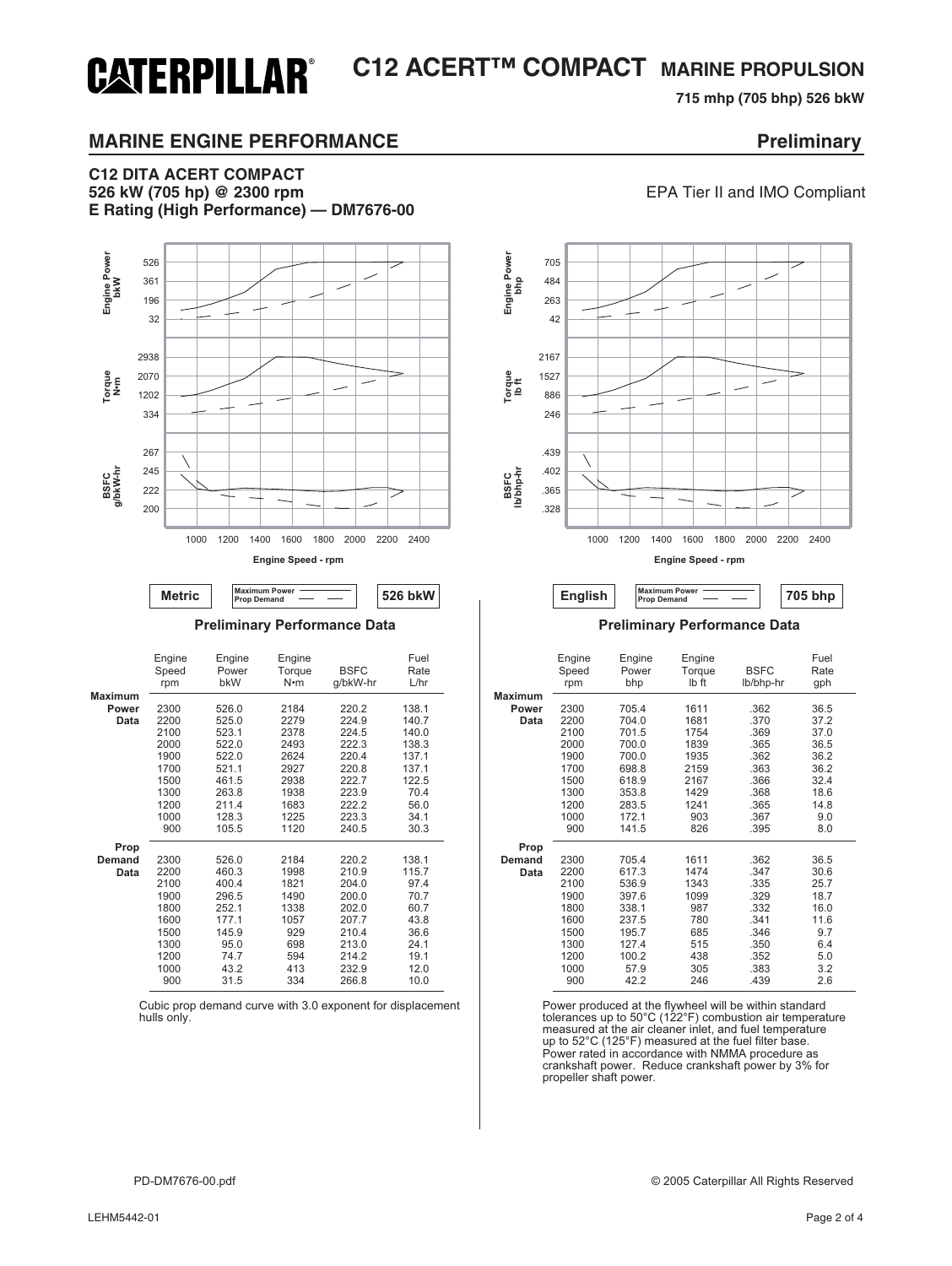## **C12 ACERT™ COMPACT MARINE PROPULSION CATERPILLAR®**

**715 mhp (705 bhp) 526 bkW** 

## **DIMENSIONS** Preliminary



| <b>Preliminary Engine Dimensions</b> |           |          |  |  |  |  |
|--------------------------------------|-----------|----------|--|--|--|--|
| (1) Length to Flywheel Housing       | 1329.9 mm | 52.36 in |  |  |  |  |
| $(2)$ Width                          | 968.6 mm  | 38.13 in |  |  |  |  |
| (3) Height                           | 1008.7 mm | 39.71 in |  |  |  |  |
| <b>Weight, Net Dry (approx)</b>      | 1174 kg   | 2,588 lb |  |  |  |  |

Note: Do not use for installation design.